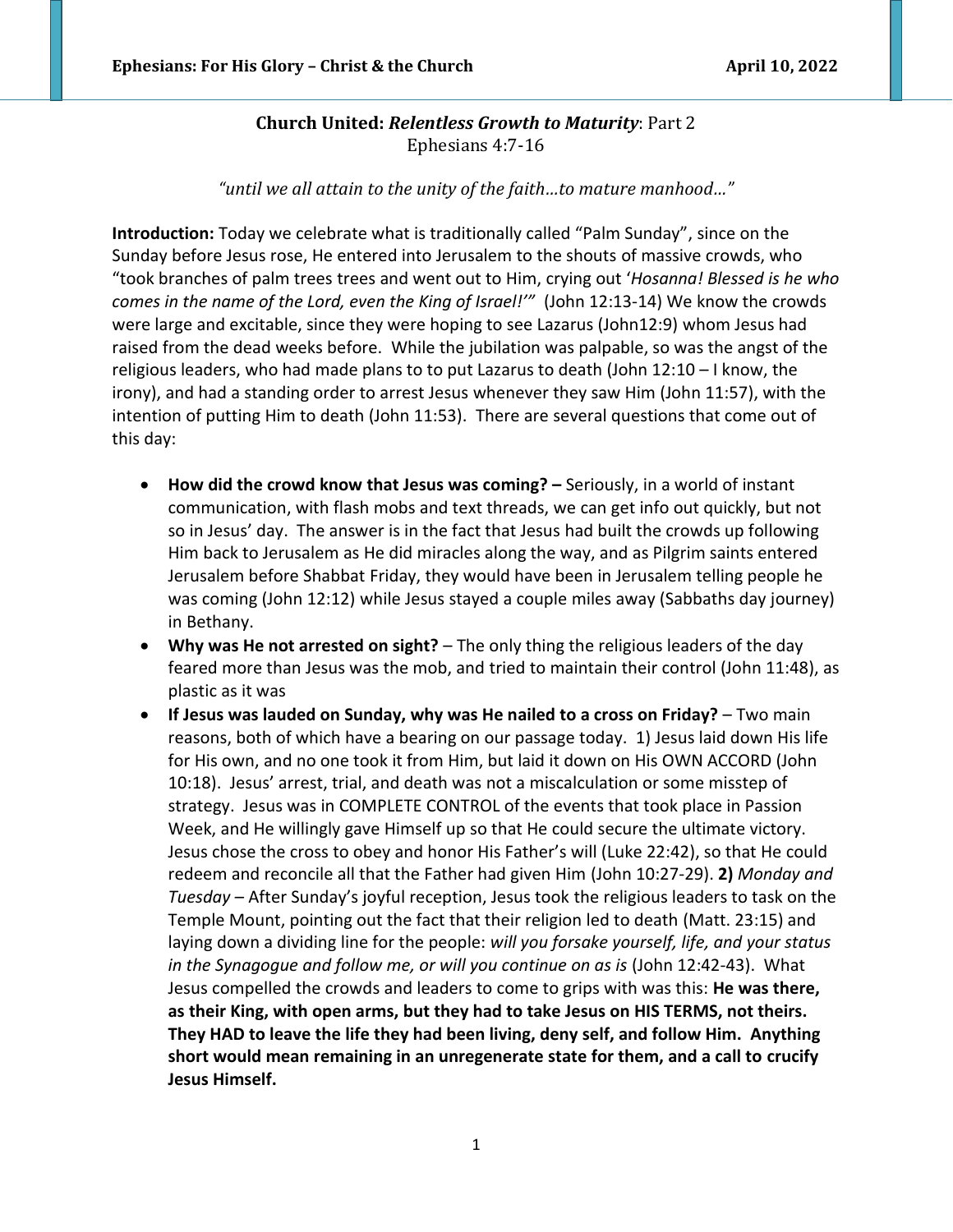This morning we will look again at the goal God set out for the growth of the church, and it has everything to do with maturity, perfection, and unity. When God draws us by His grace to believe, He calls us to follow Him with ALL of who we are, gifting us to be active in the building up of the church, with a new life and identity in Christ. In other words, half-hearted, partial, sorta-kinda, secret, or sometimes following Him will not cut it. Believers who have had their sins forgiven and lives redeemed from judgement are called all that He has commanded, to continually move toward holiness, and to do it relentlessly together.

# **Grace that Gives Gifts** (v.7)

*But grace was given to each one of us according to the measure of Christ's gift*

**Nature of Grace Nature of Gifts**

• **Scope**, **Prerequisite, Proportion, Category, Purpose** 

## **Victory behind Giving Gifts** (vv. 8-10)

*Therefore, it says,* 

# *'When he ascended on high, he led a host of captives, and he gave gifts to men'*

*(In saying, "He ascended," what does it mean but that he had also descended into the lower regions, the earth? He who descended is the one who also ascended far above all the heavens, that he might fill all things.)*

### **An Understanding of Psalm 68**

Paul quotes from Psalm 68:18, a Psalm about seeing God as a conquering king. Verse 18 paints a picture of an ancient King in the East returning from a battle campaign as a conqueror, ascending onto Mt. Zion. Often a king would ride a stallion at the forefront of a victory parade and would be followed by those who had been conquered, who would have been put in shackles and chains. As the king approached the final destination of the kingdom, he would receive gifts from his people as they would throw them down or place them before. This was a Psalm of David, and Paul interpreted it Messianically, which means it pointed to the work of Jesus to come. There are two main things to point out before unpacking the whole:

- 1) The point Paul was making was that since Jesus, like a conquering King, rose from the dead and was seated at the right hand of God in His resurrection, He had the authority to give gifts to His people (Eph. 1:20-21).
- 2) There is one main difference between the Psalm and re-quoting in Ephesians, which is somewhat problematic but solvable. In Psalm 68:18, the king RECEIVED gifts from people, where Ephesians changes the term to GAVE gifts. Why the change? Sometimes a king would redistribute the bounty He received from the people in a magnanimous show of care. But the greater point is that OUR Messiah, our king, is not one that only receives all praise and glory, He is also the One who lavishes graciously, who dispenses grace in salvation and in resourcing out His church.

### **An Understanding of Christ's Victory**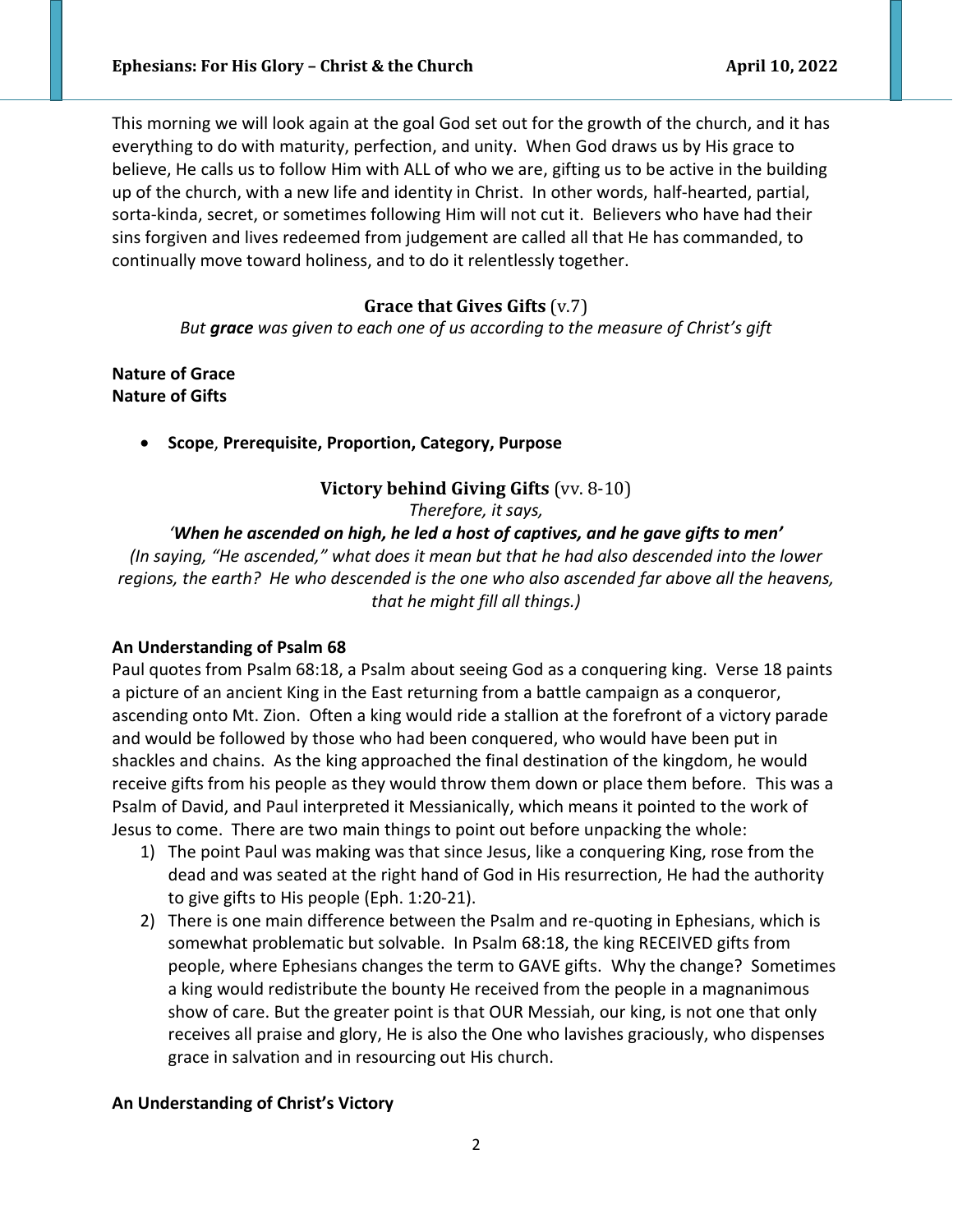Now, as to the rest of the aside in vv. 9-10, what is meant by ascending, descending, lower regions, and being far above the heavens. There are two main interpretations, and they both have merit and could be helpful:

- 1) Jesus descended to the the depths of Sheol and Hades, and the captives He brought with Him were OT saints from Sheol awaiting release – In 1 Pet. 3:18-20, Peter gives insight into where Jesus went after His death and before His resurrection. He had died in the flesh and was immediately made alive in spirit, and went to Hades and proclaimed (kerusso, not euangellion) to the spirits in prisoner His victory on the cross. There were demonic spirits from the time of Noah (Genesis 6) who tried to thwart God's redemptive plan by breeding out humanity who God uniquely locked up from then until now. Jesus went to pronounce what they tried to thwart was accomplished in full. The captives then, would have been those He took out of Sheol, or the OT holding place of the righteous dead, and took them to heaven with Him. This interpretation has much merit with early scholars, and absolutely could be right. However, there is another option as well.
- 2) Jesus descended to the earth in His humanity, taking on flesh as a servant (Phil. 2:9-11), and the captives were Satan and his hosts who were put into subjection under His feet when He ascended to heaven (Eph. 1:21-22). This also focuses on His **victory on the cross, His authority in His ascension, and His ability to give every blessing in the heavenlies** (Eph. 1:3). This seems to fit the context the best, but either way, the point that Paul is making is clear: Jesus was victorious on the cross, over His enemies, and because HE FULFILLED THE LAW and was our PERFECT SUBSTITUTE, He is able to graciously give gifts to His people, not only in salvation, but in gifting for use in the church.

### **Corporate Benefit of Gifts Given** (v. 11)

*And he gave the apostles, the prophets, the evangelists, the shepherds and teachers…*

### **Gifts Given to the Church as a whole**

Now Paul moves from individual gifts possessed by every believer to the fact that God gave some gifts to the church as a whole, and in particular, there are **4 gifts of people or roles that have helped the church from the beginning,** the first two having to do with the start of the church and the last two with the continuing of the church.

**The Apostle and Prophets** – We are indebted to these groups. When Jesus ascended and left His disciples to proliferate the church the apostles played a role of having authority and setting the ground of teaching (Acts 2:42), and the prophets would continue on that teaching role until the canon of the NT was completed. **Ephesians 2:20 singles these out as foundation layers of the church:** *"built on the foundation of the apostles and prophets, Christ Jesus Himself as the cornerstone."* God used this group to reveal they mystery of the gospel that had not been revealed to generations (Eph. 3:5). Along with these roles, they had the gifts of healing, miracles, tongues, and prophecy (1 Cor. 12:27-29) to aid in this foundation laying, validating the message and messenger. Today, there is no apostolic succession and there is no authoritative gift like these where men speak a new Word from the Lord.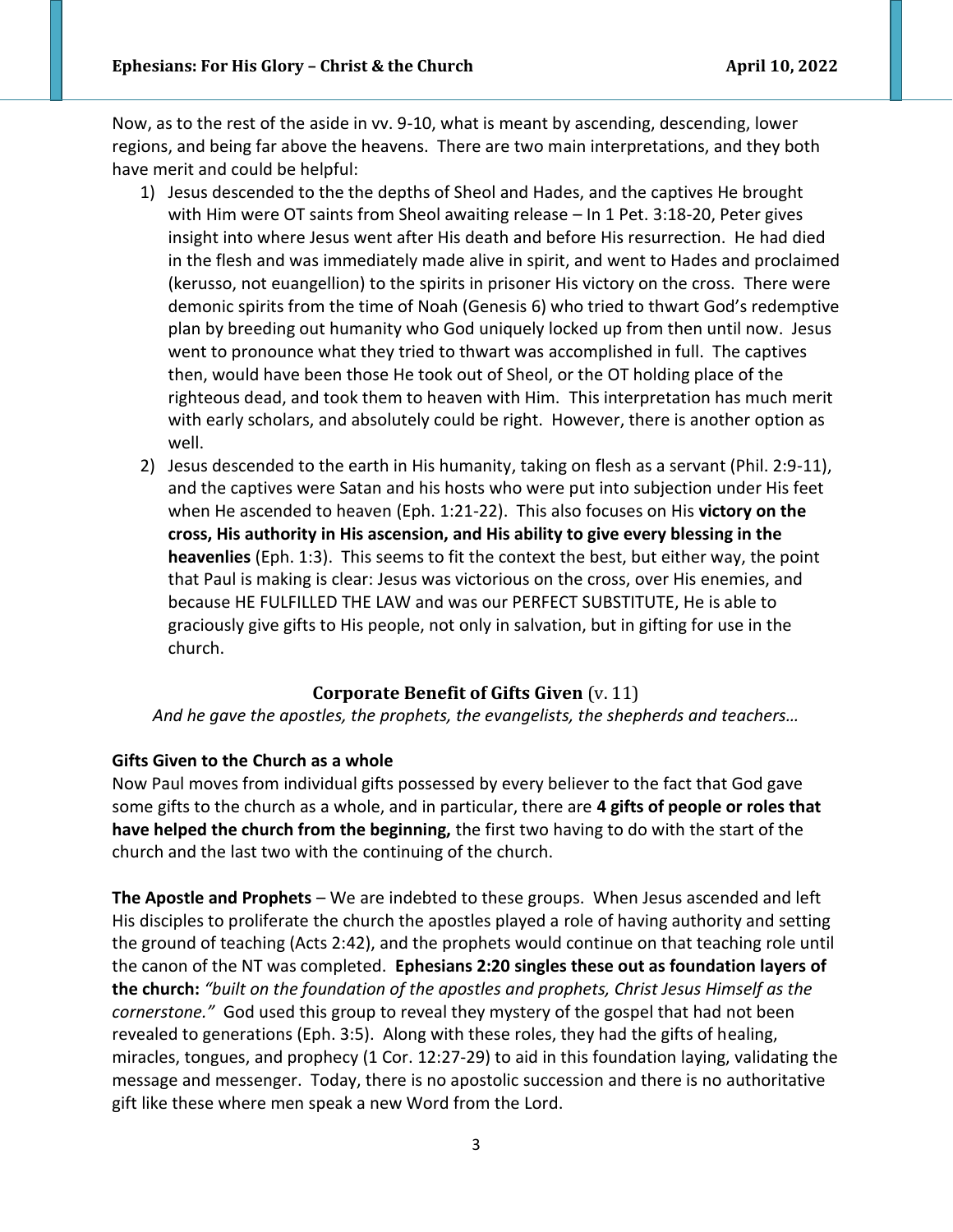**The Evangelists and Pastor-Teachers –** We have very little description of the role of evangelist, with Philip being identified as one (Acts 21:8) and that Timothy was to engage in the work of the evangelist (2 Tim. 4:2). This would be an outward focusing gift, this who would bring the message of the gospel to new areas, much like modern day missionaries. Evangelism is not something most do easily though all believers are called to, but there are some that God gives the unique gift to reach the lost to build up the Body.

The last category is the main functional role in our modern church. Though it looks like 2 separate categories in English, the Greek construction dictates that this is one grouping of pastor-teacher. The word "AND" ('kai') often has the meaning 'that is' or 'in particular' and indicates that the shepherds and teachers are viewed as a common group, i.e. "teaching shepherds". "Pastor" is not a widely used NT word, but is used as a verb in Acts 20:28, where elders/overseers are to CARE for or SHEPHERD God's church, the flock of God. The picture of a pastor/shepherd/bishop/elder is one that cares, protects, and feeds the people God has entrusted to them. A pastor is to lead by example (1 Pet. 5:3) through solidified character (1 Tim. 3:1-7), teaching in public and from house to house with a message of faith and repentance (Acts 20:20-21), willing to admonish with tears (Acts 20:31; 1 Thess. 5:14). But the main way that a pastor helps the congregation grow is through teaching the Word.

#### **Basis which the Gifts operate**

How do we change and grow to become more like Christ? 1) We are perfected but the work of the Holy Spirit in our lives, as He brings clarity, conviction, and changes our desires (Galatians 3:3). 2) We change through the trials God presents us with uniquely, knowing that the testing of our faith produces steadfastness and perfection (James 1:2-3). These first two are connected in the sense that this is what God does in and through us to mature us. How does He use pastor-teachers? 3) Presenting the banquet of God's Word. "Like newborn infants, long for (crave) the pure spiritual milk that by it you may grow up into salvation" (1 Pet. 2:2). God changes us from the inside out through the Spirit, brings trials and suffering to cause us to trust Him, but He gifts the church to help us grow in our understanding, desire, and love for God's Word, so that we will grow in our love and understanding of God in Christ.

The picture of a healthy, effective church given here is not complicated, but those experience the fruit of this health seems limited. How do we walk worthy to the glory of God? We are unified through His work on our behalf, by the grace given to us individually and corporately, so that we would all grow in maturity, regardless of our differences. This happens when we all embrace the reality that we need each other, that we all have a roll to play, a gift to exercise, and people to serve. We want to grow as a church, and that cannot be mere sentiment or wishful thinking, but the deep desire for each of us to glorify God with our lives.

#### **Pathway for the Gifts to Operate** (12)

*"To equip the saints for the work of ministry, for the building up of the body of Christ…*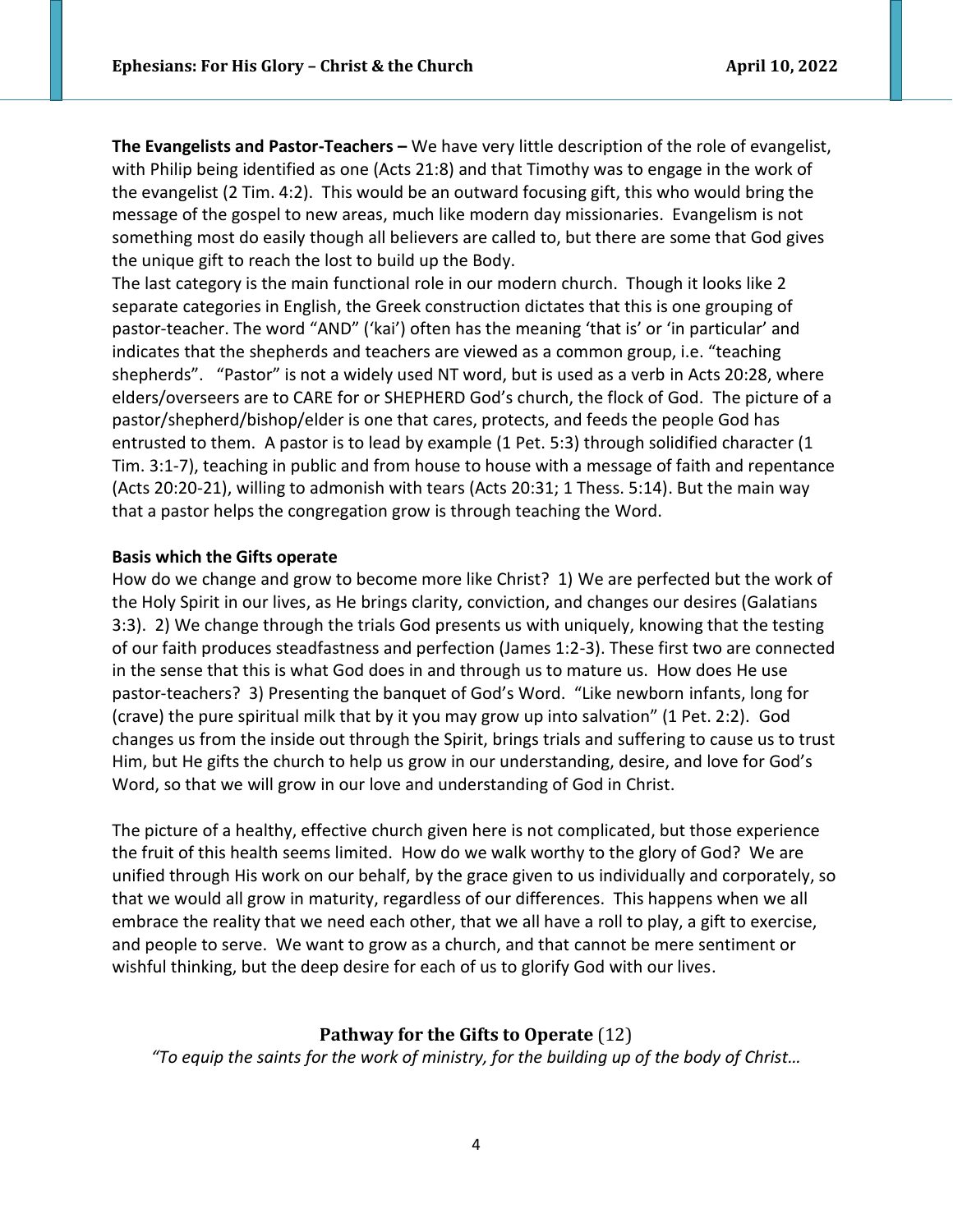Paul now addresses the pathway of operation for both the individual gifts and the corporate gifts. If there was a playbook of philosophy of church ministry that could be condensed into one idea, this might be the most potent and impactful verse in terms of how a church operates and functions together. It answers the questions: what is the role of a pastor, and what should everyone in the church do?

• **Preparing Everyone:** *To equip the saints*

Of first importance in this phrase is "the saints". This is a classification for those who are redeemed, born again, and true followers of Jesus Christ. Paul already has addressed the church at Ephesus this way in 1:1, 15, 18, 3:8, and 3:18, and if differentiates in two ways: 1) Redeemed vs. unredeemed, meaning it is not addressing those outside of the church or those who are NOT born again, since they would not possess the gifts given by Christ and the Spirit. 2) ALL the saints, meaning not one is left out. This is addressing every single true believer in a church. Some may believe they can be a follower of Christ outside OF the church, but there is no Biblical justification for this

Paul uses a fascinating word here, the word translated "equip". It's a word often used for the idea of mending, like fixing a net, or a medical term used for setting a bone. It has the idea of a dynamic act by which a persons or things are properly conditioned, to be **prepared and trained.**  The goal or hope for all the saints/believers in any church is to train them, preparing them, getting them ready for usefulness. This means it is the job of every believer to be preparing themselves, to view themselves in the church as those who will be ministers and workers, so there is a proactive desire to be trained in God's Word, in philosophy of ministry, and in practical service. So, the **job of pastor-teacher is to equip through the Word and example of life.** Pastors are not hired so that they can DO all the ministry, but are placed in positions in order to TRAIN others to do as well, including entrusting the teaching of God's Word to others (2 Tim. 2:1-2)

# • **Ready for Everything:** *for the work of ministry*

**So, who DOES the ministry in the church? All believers.** This is no small statement. It means we are most effective to glorify God when we are all equipped, all are willing to serve, and are all helping build up the church. Notice two important aspects here of what we are to do:

- 1) Ministry is WORK This means that there is nothing easy in ministry. In 2 Tim. 4:5, Timothy is directed to do the WORK of evangelism. Why? Because evangelism is hard. The Thessalonian church was lauded for their labor of love, a word that meant laboring to the point of exhaustion. In 1 Cor. 15:15-18, the household of Stephanas was lauded for their devotion to the service of the saints. This does not mean that ministry is not joyful or fruitful, but it does mean it will take an exertion, and must become a priority since we work at the things that are most important in our life
- 2) Ministry is MULTI-FACETED A survey of the word "diakovos" yields a diverse scope of what ministry in the church encapsulates. Paul was given a ministry of the gospel to the Gentiles (Acts 20:24, 21:19; Rom. 11:13). The aforementioned Stephanas SERVED the